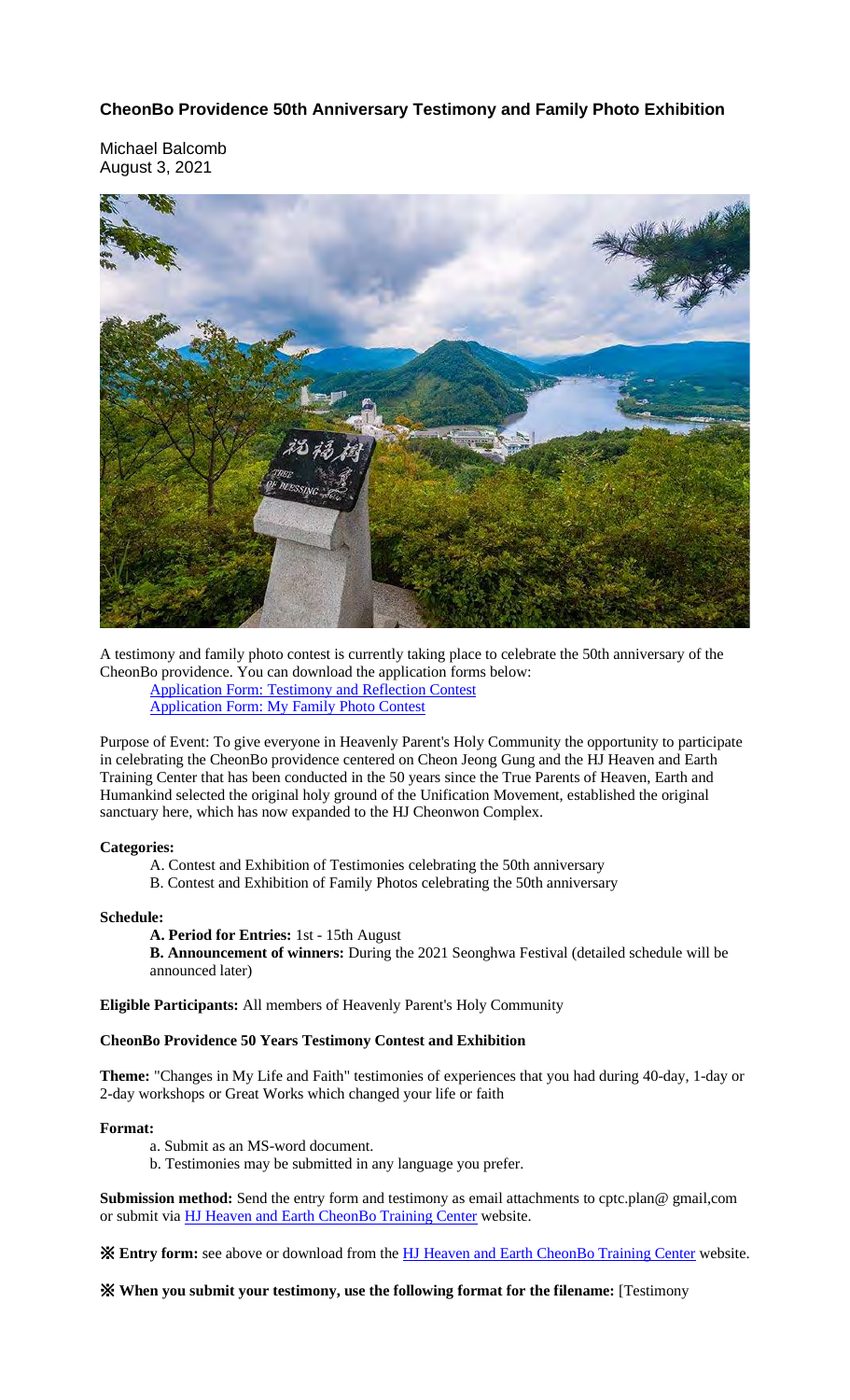### Exhibition]\_my name

#### **Prizes:** to be awarded later

|    | <b>Prize Category</b>                     | Prize                                                     | Number of<br><b>Winners</b> |  |
|----|-------------------------------------------|-----------------------------------------------------------|-----------------------------|--|
|    | Grand Prize (1st place)                   | Apple Watch (series 6)                                    | person                      |  |
| a. | Gold Award (2nd place)                    | iPad Pro - 1 person                                       | person                      |  |
|    | Silver Award (3rd place)                  | Buheung Department Store Gift Certificate for 200,000 won | person                      |  |
|    | Honorable Mention (4 <sup>th</sup> place) | Buheung Department Store Gift Certificate for 100,000 won | 5 people                    |  |

## **CheonBo Providence 50 Years Family Photos Contest and Exhibition**

**Theme:** Family photos (2 people or more) taken at the HJ Heaven and Earth Training Center holy ground any time during the training center's 50-year history

#### **Format:**

- a. Each person or family may submit up to 3 photos
- b. Photos may be taken with film cameras, digital cameras, smart phones, or other devices
- c. Photos must be free from copyright or use restrictions

※ Each entrant may submit up to 3 photos, but an entrant may not be eligible for more than one prize.

※ Copyright for photos chosen for the exhibition will become property of the HJ Heaven and Earth CheonBo Training Center.

**Submission method:** Send the entry form and image files (jpg, png format etc.) as email attachments to cptc.plan@ gmail,com or submit via the HJ Heaven and Earth CheonBo Training Center website, or you may mail printed photos with your entry form to the training center.

**Training center address:** Planning Team, 267-33 Misari-ro, Seorak-myeon, Gapyeong gun, Gyeonggido 12461, Korea

※ **Entry form:** see above or download from the HJ Heaven and Earth CheonBo Training Center website.

### ※ **When you submit your testimony, use the following format for the filename:** [Family Photo Exhibition]\_my name

※ If you submit photos by mail, print out the entry form and mail it, along with the photos, to arrive no later than 15th August (if they arrive later than 20th August, your entry will automatically be cancelled).

#### **Prizes:** to be awarded later

|   | <b>Prize Category</b>                     | Prize                                                     | Number of<br><b>Winners</b> |  |
|---|-------------------------------------------|-----------------------------------------------------------|-----------------------------|--|
|   | Grand Prize (1st place)                   | Apple Watch (series 6)                                    | person                      |  |
| Ŧ | Gold Award (2nd place)                    | iPad Pro - 1 person                                       | person                      |  |
|   | Silver Award (3 <sup>rd</sup> place)      | Buheung Department Store Gift Certificate for 200,000 won | person                      |  |
|   | Honorable Mention (4 <sup>th</sup> place) | Buheung Department Store Gift Certificate for 100,000 won | 5 people                    |  |

### **Questions:** cptc.plan@ gmail,com

※ Questions from Japanese or international entrants should be submitted by email only.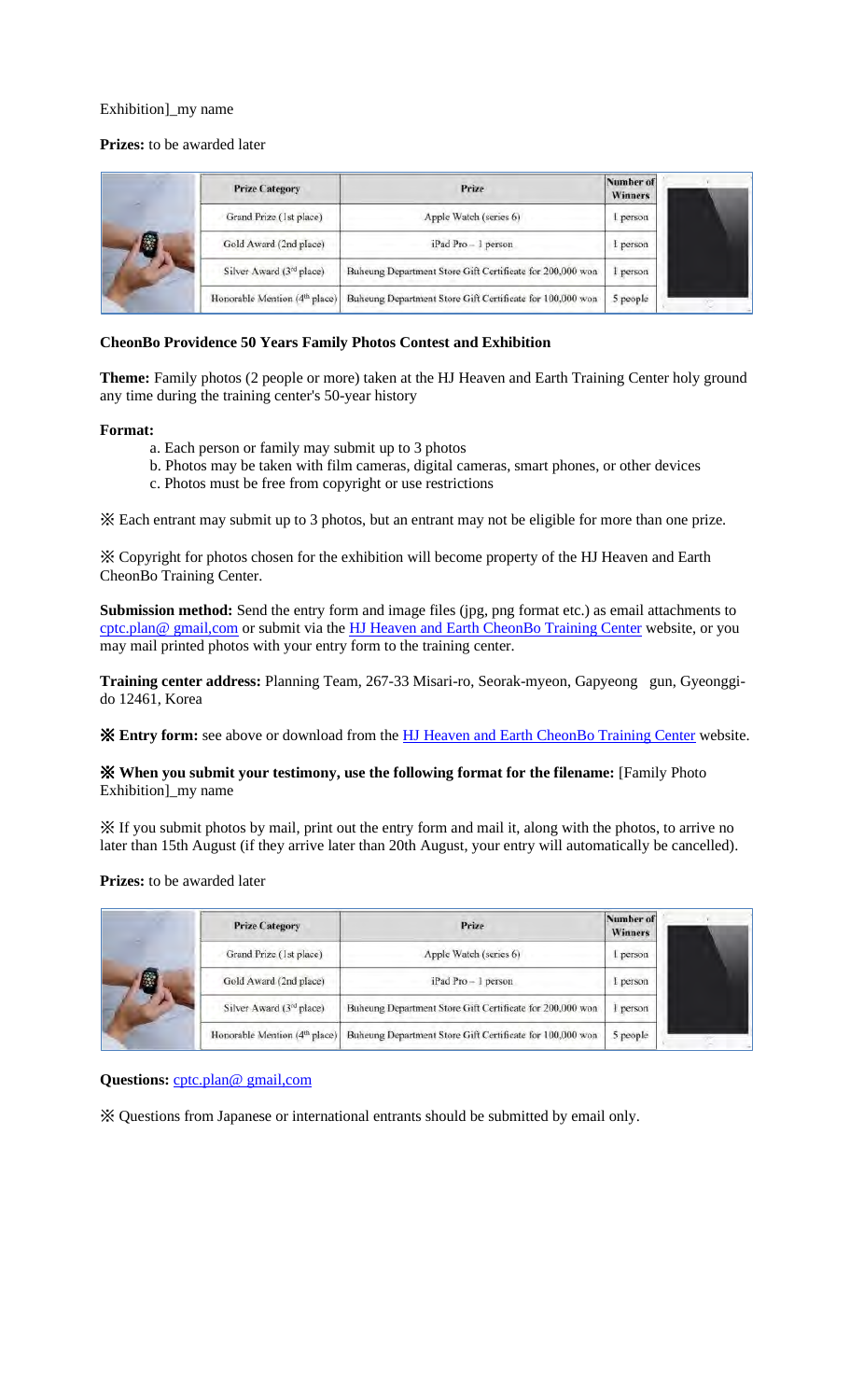**<HJ Heaven and Earth CheonBo Training Center Contest in Commemoration of the 50th Anniversary of CheonBo Providence >**

# **Application Form for Testimony and Reflection Contest in Commemoration of the 50th Anniversary**

| <b>■ Submission Information</b>                                                                                                                                                                                                                                                                                                                                                                                                                                                                                                                                                                                                                                                                                                                                                                                                                                                                                                                                                                                                 |                                  |                           |                                            |  |  |
|---------------------------------------------------------------------------------------------------------------------------------------------------------------------------------------------------------------------------------------------------------------------------------------------------------------------------------------------------------------------------------------------------------------------------------------------------------------------------------------------------------------------------------------------------------------------------------------------------------------------------------------------------------------------------------------------------------------------------------------------------------------------------------------------------------------------------------------------------------------------------------------------------------------------------------------------------------------------------------------------------------------------------------|----------------------------------|---------------------------|--------------------------------------------|--|--|
| Category                                                                                                                                                                                                                                                                                                                                                                                                                                                                                                                                                                                                                                                                                                                                                                                                                                                                                                                                                                                                                        | Testimony or Reflection          |                           |                                            |  |  |
| <b>Title</b>                                                                                                                                                                                                                                                                                                                                                                                                                                                                                                                                                                                                                                                                                                                                                                                                                                                                                                                                                                                                                    |                                  |                           |                                            |  |  |
| ■ Your Information                                                                                                                                                                                                                                                                                                                                                                                                                                                                                                                                                                                                                                                                                                                                                                                                                                                                                                                                                                                                              |                                  |                           |                                            |  |  |
| Country                                                                                                                                                                                                                                                                                                                                                                                                                                                                                                                                                                                                                                                                                                                                                                                                                                                                                                                                                                                                                         | Church<br><b>Nation</b>          | <b>Blessing</b>           | $\Box$ Not Blessed $\Box$ Blessed / Family |  |  |
| Name                                                                                                                                                                                                                                                                                                                                                                                                                                                                                                                                                                                                                                                                                                                                                                                                                                                                                                                                                                                                                            |                                  | Contact $\mathbf{\Omega}$ |                                            |  |  |
| <b>Postal</b><br>Code                                                                                                                                                                                                                                                                                                                                                                                                                                                                                                                                                                                                                                                                                                                                                                                                                                                                                                                                                                                                           |                                  | <b>Email</b>              |                                            |  |  |
| <b>Address</b>                                                                                                                                                                                                                                                                                                                                                                                                                                                                                                                                                                                                                                                                                                                                                                                                                                                                                                                                                                                                                  |                                  |                           |                                            |  |  |
| <b>■</b> Note                                                                                                                                                                                                                                                                                                                                                                                                                                                                                                                                                                                                                                                                                                                                                                                                                                                                                                                                                                                                                   |                                  |                           |                                            |  |  |
| • Testimony and Reflection: Please send your submission through the HJ Heaven and Earth CheonBo Training Center<br>website through the 'Testimony and Reflection Contest' (Please send either a Word Document or other similar<br>type of file. There are no particular writing or format restrictions)<br>• Application via Email: cptc.plan@gmail.com / Please write the subject of your email and the filename as<br>"[Testimony and Reflection Contest]_YOURNAME" when sending your work.<br>• Application via Homepage: Please go to our website (HJ Heaven and Earth CheonBo Training Center) and send<br>your application through the contest page.<br>• All entries will not be returned, and the copyright of the award-winning works will be attributed to the HJ Heaven<br>and Earth CheonBo Training Center. It can also be used to promote various domestic businesses.<br>• Award-winning works can be posted online and offline and used for publications by the HJ Heaven and Earth<br>CheonBo Training Center. |                                  |                           |                                            |  |  |
| I give consent to the content above and apply for the                                                                                                                                                                                                                                                                                                                                                                                                                                                                                                                                                                                                                                                                                                                                                                                                                                                                                                                                                                           |                                  |                           |                                            |  |  |
| [Testimony and Reflection Contest in Commemoration of the 50 <sup>th</sup> Anniversary]                                                                                                                                                                                                                                                                                                                                                                                                                                                                                                                                                                                                                                                                                                                                                                                                                                                                                                                                         |                                  |                           |                                            |  |  |
|                                                                                                                                                                                                                                                                                                                                                                                                                                                                                                                                                                                                                                                                                                                                                                                                                                                                                                                                                                                                                                 | 2021.                            |                           |                                            |  |  |
|                                                                                                                                                                                                                                                                                                                                                                                                                                                                                                                                                                                                                                                                                                                                                                                                                                                                                                                                                                                                                                 | <b>Applicant:</b><br>(Signature) |                           |                                            |  |  |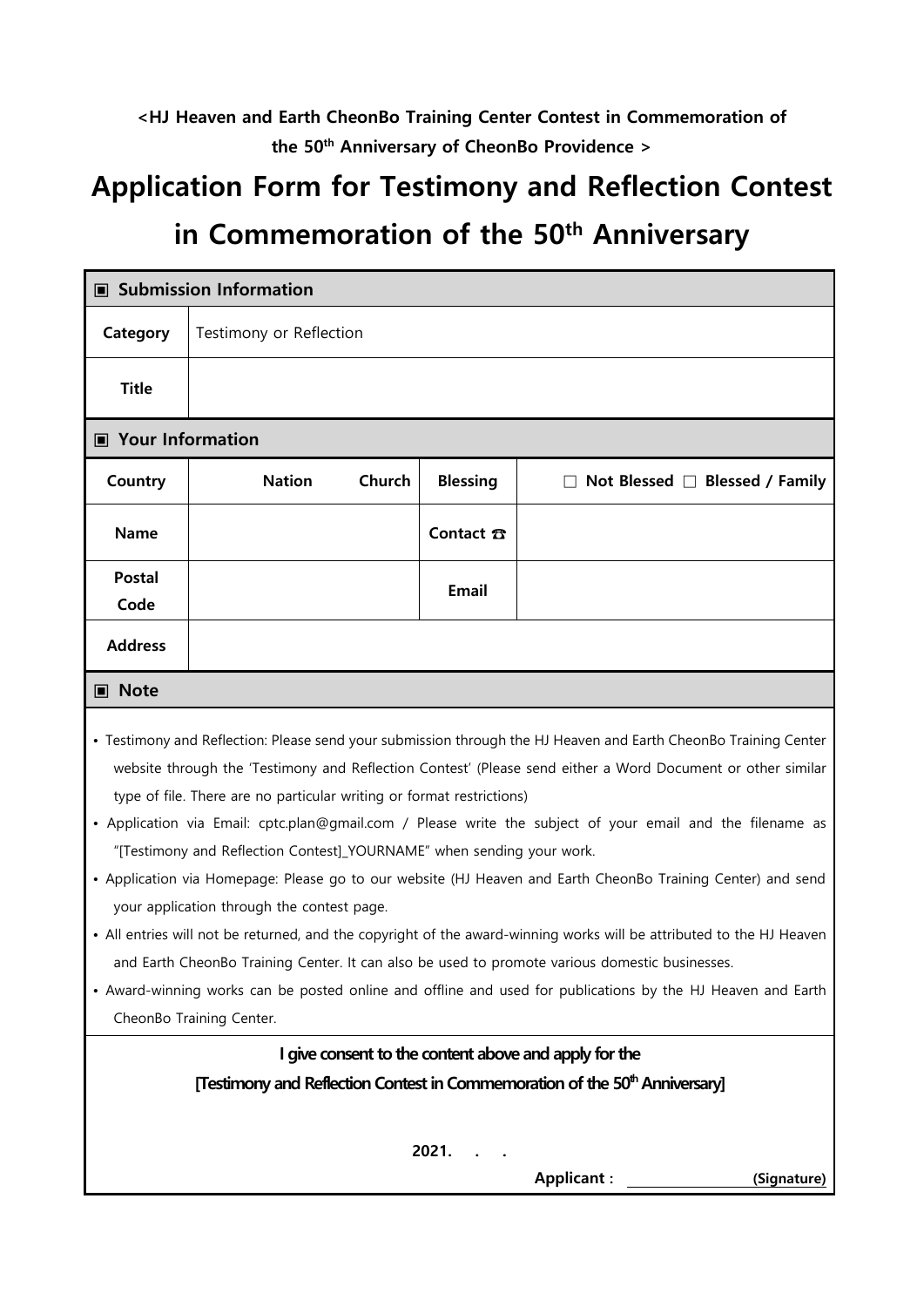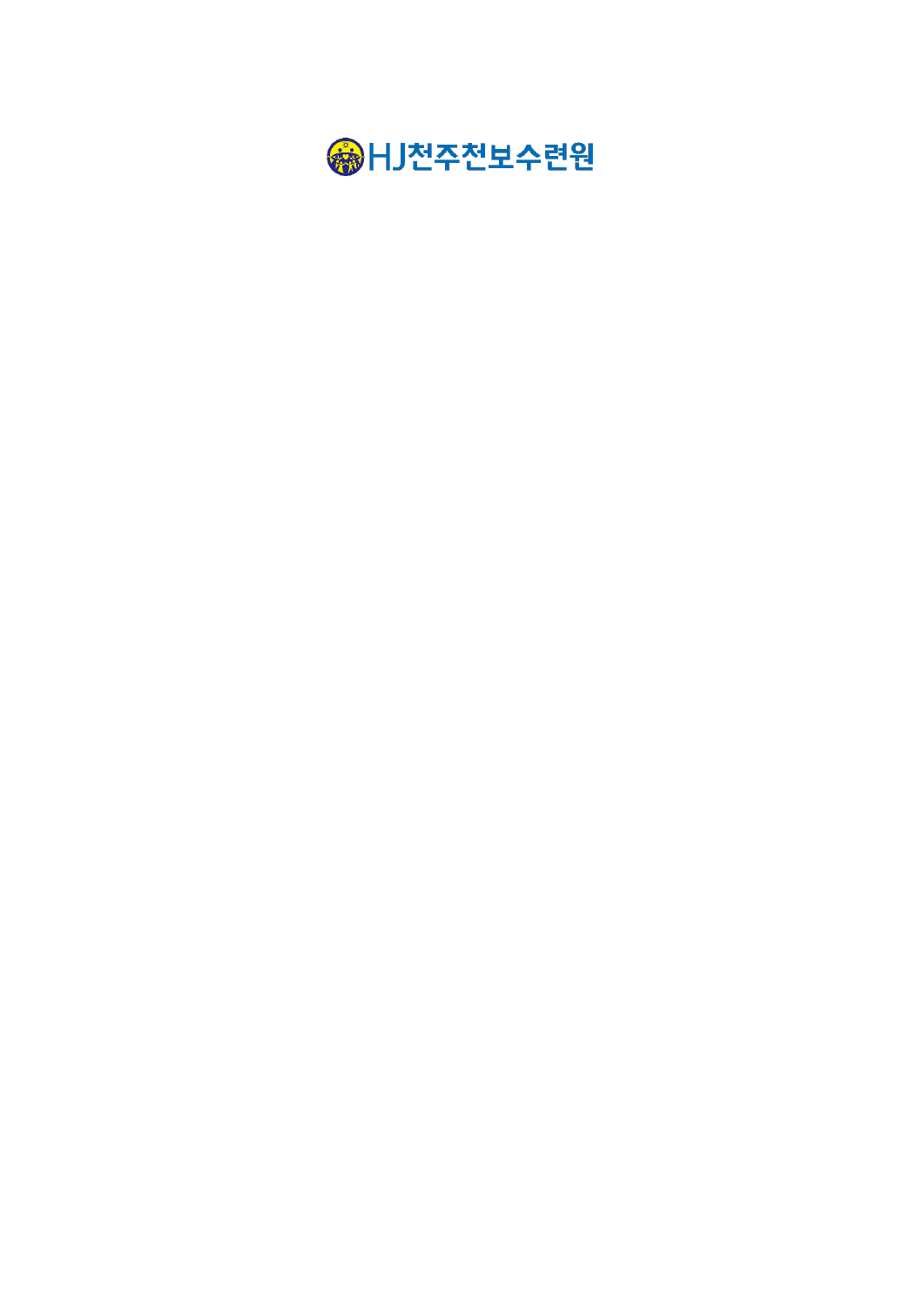**< HJ Heaven and Earth CheonBo Training Center Contest in Commemoration of** 

**the 50th Anniversary of CheonBo Providence >**

# **Application Form for My Family Photo Contest**

| <b>■ Photo Information</b>                                                                                                                                                                                                                                                                                                                                                                                                                                                                                                                                                                                                                                                                                                                                                                                                                                                                                                                                                                                                                                                                                                                                                                                                                                                                                                                                                                                                                                                                                                                                                |                                  |  |               |        |                           |                 |      |                                            |
|---------------------------------------------------------------------------------------------------------------------------------------------------------------------------------------------------------------------------------------------------------------------------------------------------------------------------------------------------------------------------------------------------------------------------------------------------------------------------------------------------------------------------------------------------------------------------------------------------------------------------------------------------------------------------------------------------------------------------------------------------------------------------------------------------------------------------------------------------------------------------------------------------------------------------------------------------------------------------------------------------------------------------------------------------------------------------------------------------------------------------------------------------------------------------------------------------------------------------------------------------------------------------------------------------------------------------------------------------------------------------------------------------------------------------------------------------------------------------------------------------------------------------------------------------------------------------|----------------------------------|--|---------------|--------|---------------------------|-----------------|------|--------------------------------------------|
|                                                                                                                                                                                                                                                                                                                                                                                                                                                                                                                                                                                                                                                                                                                                                                                                                                                                                                                                                                                                                                                                                                                                                                                                                                                                                                                                                                                                                                                                                                                                                                           | <b>Title</b>                     |  |               |        |                           |                 | Date |                                            |
| Photo<br>1                                                                                                                                                                                                                                                                                                                                                                                                                                                                                                                                                                                                                                                                                                                                                                                                                                                                                                                                                                                                                                                                                                                                                                                                                                                                                                                                                                                                                                                                                                                                                                | Description                      |  |               |        |                           |                 |      |                                            |
| <b>Title</b>                                                                                                                                                                                                                                                                                                                                                                                                                                                                                                                                                                                                                                                                                                                                                                                                                                                                                                                                                                                                                                                                                                                                                                                                                                                                                                                                                                                                                                                                                                                                                              |                                  |  |               | Date   | . .                       |                 |      |                                            |
| $\overline{2}$                                                                                                                                                                                                                                                                                                                                                                                                                                                                                                                                                                                                                                                                                                                                                                                                                                                                                                                                                                                                                                                                                                                                                                                                                                                                                                                                                                                                                                                                                                                                                            | Photo<br>Description             |  |               |        |                           |                 |      |                                            |
| Photo                                                                                                                                                                                                                                                                                                                                                                                                                                                                                                                                                                                                                                                                                                                                                                                                                                                                                                                                                                                                                                                                                                                                                                                                                                                                                                                                                                                                                                                                                                                                                                     | <b>Title</b>                     |  |               |        |                           |                 | Date |                                            |
| 3                                                                                                                                                                                                                                                                                                                                                                                                                                                                                                                                                                                                                                                                                                                                                                                                                                                                                                                                                                                                                                                                                                                                                                                                                                                                                                                                                                                                                                                                                                                                                                         | <b>Description</b>               |  |               |        |                           |                 |      |                                            |
|                                                                                                                                                                                                                                                                                                                                                                                                                                                                                                                                                                                                                                                                                                                                                                                                                                                                                                                                                                                                                                                                                                                                                                                                                                                                                                                                                                                                                                                                                                                                                                           | Personal Information             |  |               |        |                           |                 |      |                                            |
| Country                                                                                                                                                                                                                                                                                                                                                                                                                                                                                                                                                                                                                                                                                                                                                                                                                                                                                                                                                                                                                                                                                                                                                                                                                                                                                                                                                                                                                                                                                                                                                                   |                                  |  | <b>Nation</b> | Church |                           | <b>Blessing</b> |      | $\Box$ Not Blessed $\Box$ Blessed / Family |
|                                                                                                                                                                                                                                                                                                                                                                                                                                                                                                                                                                                                                                                                                                                                                                                                                                                                                                                                                                                                                                                                                                                                                                                                                                                                                                                                                                                                                                                                                                                                                                           | <b>Name</b>                      |  |               |        | Contact $\mathbf{\Omega}$ |                 |      |                                            |
| <b>Address</b>                                                                                                                                                                                                                                                                                                                                                                                                                                                                                                                                                                                                                                                                                                                                                                                                                                                                                                                                                                                                                                                                                                                                                                                                                                                                                                                                                                                                                                                                                                                                                            |                                  |  |               |        |                           |                 |      |                                            |
| ■ Note                                                                                                                                                                                                                                                                                                                                                                                                                                                                                                                                                                                                                                                                                                                                                                                                                                                                                                                                                                                                                                                                                                                                                                                                                                                                                                                                                                                                                                                                                                                                                                    |                                  |  |               |        |                           |                 |      |                                            |
| • Application via Email: cptc.plan@gmail.com / Please write the subject of your email and the filename as<br>[My family picture contest] $\mathbb X$ Your name should be included in the file name.<br>• Application via Homepage: Please go to our website (HJ Heaven and Earth CheonBo Training Center, en.hjcbt.org)<br>and send your application through the contest page.<br>• Application via Mail: If you would like to send printed pictures via mail, please fill out the application form, print it<br>out and send it with the printed photos. (It should arrive by the August 15, 2021 due date. If it arrives later than<br>the deadline, it will not be accepted.) / Address: 267-33 Misari-ro, Seorak-myeon, Gapyeong-gun, Gyeonggi-<br>do, Republic of Korea 12461, Planning team<br>· Entry Standard: Original copies taken by film camera, digital camera, cell phone, etc.<br>* In the case of photoshopped photos, please send the photos with the original copies,<br>- It's possible to send by email or submit on the website by scanning the final prints.<br>(Be aware of the photo resolution.)<br>- A description of the title, content and photo location must be given.<br>• All entries will not be returned, and the copyright of the award-winning works will be attributed to the HJ Heaven<br>and Earth CheonBo Training Center. It can also be used to promote various domestic businesses.<br>• Award-winning works can be posted online and offline and used for publications by the HJ Heaven and Earth<br>CheonBo Training Center. |                                  |  |               |        |                           |                 |      |                                            |
| I give consent to the content above and apply for the                                                                                                                                                                                                                                                                                                                                                                                                                                                                                                                                                                                                                                                                                                                                                                                                                                                                                                                                                                                                                                                                                                                                                                                                                                                                                                                                                                                                                                                                                                                     |                                  |  |               |        |                           |                 |      |                                            |
| [My Family Photo Contest in Commemoration of the 50 <sup>th</sup> Anniversary]                                                                                                                                                                                                                                                                                                                                                                                                                                                                                                                                                                                                                                                                                                                                                                                                                                                                                                                                                                                                                                                                                                                                                                                                                                                                                                                                                                                                                                                                                            |                                  |  |               |        |                           |                 |      |                                            |
| 2021.                                                                                                                                                                                                                                                                                                                                                                                                                                                                                                                                                                                                                                                                                                                                                                                                                                                                                                                                                                                                                                                                                                                                                                                                                                                                                                                                                                                                                                                                                                                                                                     |                                  |  |               |        |                           |                 |      |                                            |
|                                                                                                                                                                                                                                                                                                                                                                                                                                                                                                                                                                                                                                                                                                                                                                                                                                                                                                                                                                                                                                                                                                                                                                                                                                                                                                                                                                                                                                                                                                                                                                           | <b>Applicant:</b><br>(Signature) |  |               |        |                           |                 |      |                                            |